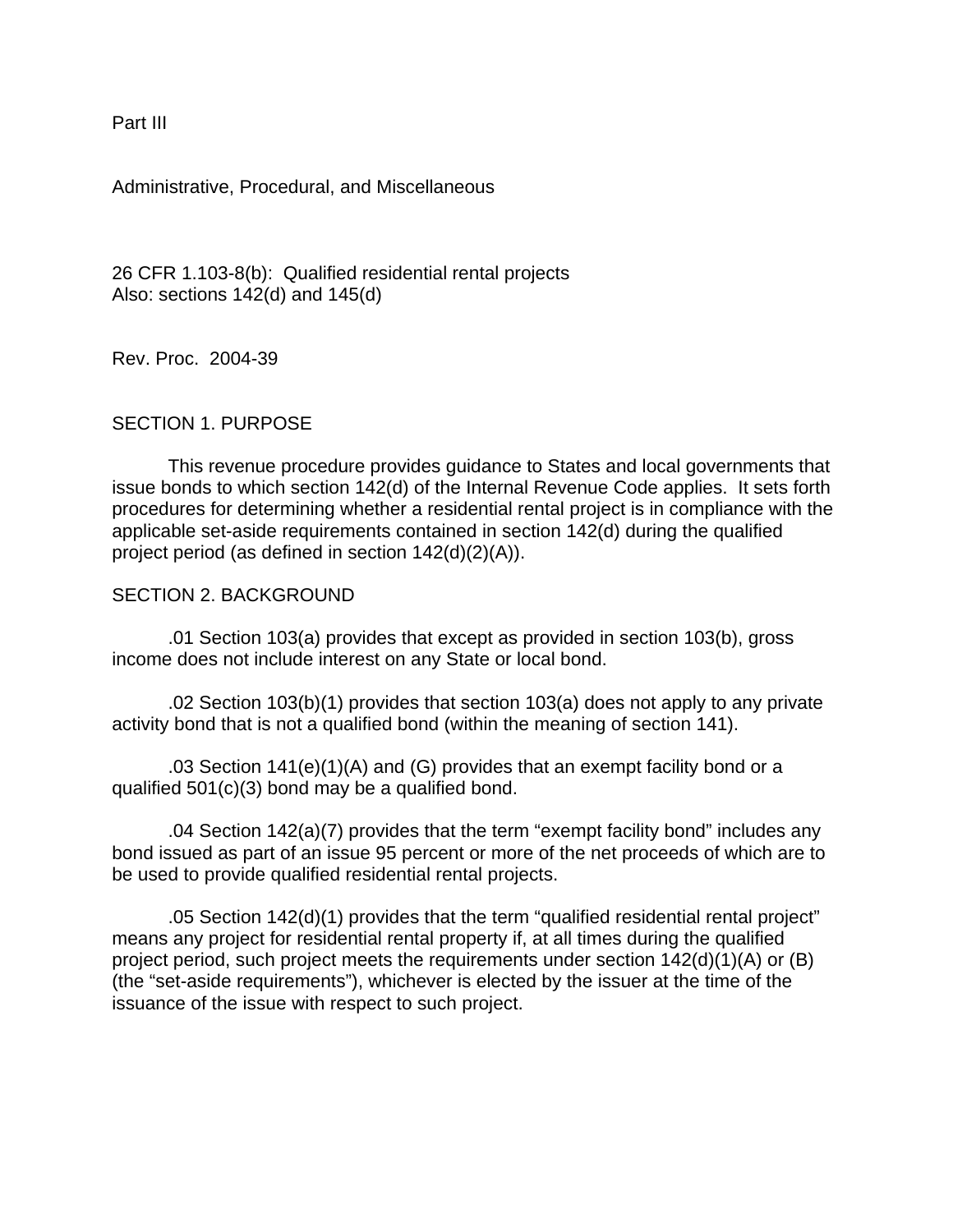.06 A project meets the requirements of section 142(d)(1)(A) if 20 percent or more of the residential units in the project are occupied by individuals whose income is 50 percent or less of area median gross income.

.07 A project meets the requirements of section 142(d)(1)(B) if 40 percent or more of the residential units in the project are occupied by individuals whose income is 60 percent or less of area median gross income. Under section 142(d)(6), in the case of a project located in a city having 5 boroughs and a population in excess of 5,000,000, section  $142(d)(1)(B)$  is applied by substituting "25 percent" for "40 percent".

.08 Section 142(d)(2)(A) provides that the term "qualified project period" means the period beginning on the first day on which 10 percent of the residential units in the project are occupied and ending on the latest of (i) the date that is 15 years after the date on which 50 percent of the residential units in the project are occupied, (ii) the first day on which no tax-exempt private activity bond issued with respect to the project is outstanding, or (iii) the date on which any assistance provided with respect to the project under section 8 of the United States Housing Act of 1937 terminates.

.09 Section 142(d)(3) contains rules for purposes of determining whether an increase in the income of individuals that occupy a residential unit will cause the individuals to no longer qualify as low-income tenants. For this purpose, section 142(d)(4) contains special rules for deep rent skewed projects. Section 142(d)(4)(B)(i) defines the term deep rent skewed project as a project in which, among other requirements, 15 percent or more of the low-income units in the project are occupied by individuals whose income is 40 percent or less of area median gross income.

.10 In the Tax Reform Act of 1986, 1986-3 (Vol. 1) C.B. 519-575 (the "1986 Act"), Congress reorganized sections 103 and 103A of the Internal Revenue Code of 1954 (the "1954 Code") regarding tax-exempt bonds into sections 103 and 141 through 150 of the Internal Revenue Code of 1986. Congress intended that to the extent not amended by the 1986 Act, all principles of pre-1986 Act law would continue to apply to the reorganized provisions. 2 H.R. Conf. Rep. No. 841, 99th Cong., 2d Sess. II-686 (1986), 1986-3 (Vol. 4) C.B. 686. The regulations promulgated pursuant to section 103(b)(4)(A) of the 1954 Code (the predecessor to section 142(d)) continue to apply for purposes of section 142(d) except as otherwise modified by the 1986 Act or subsequent law.

.11 Under § 1.103-8(b)(7)(ii) of the Income Tax Regulations, if the issue date of the bonds occurs after the first day on which at least 10 percent of the residential units in the project are occupied, then the qualified project period begins on the issue date of the bonds.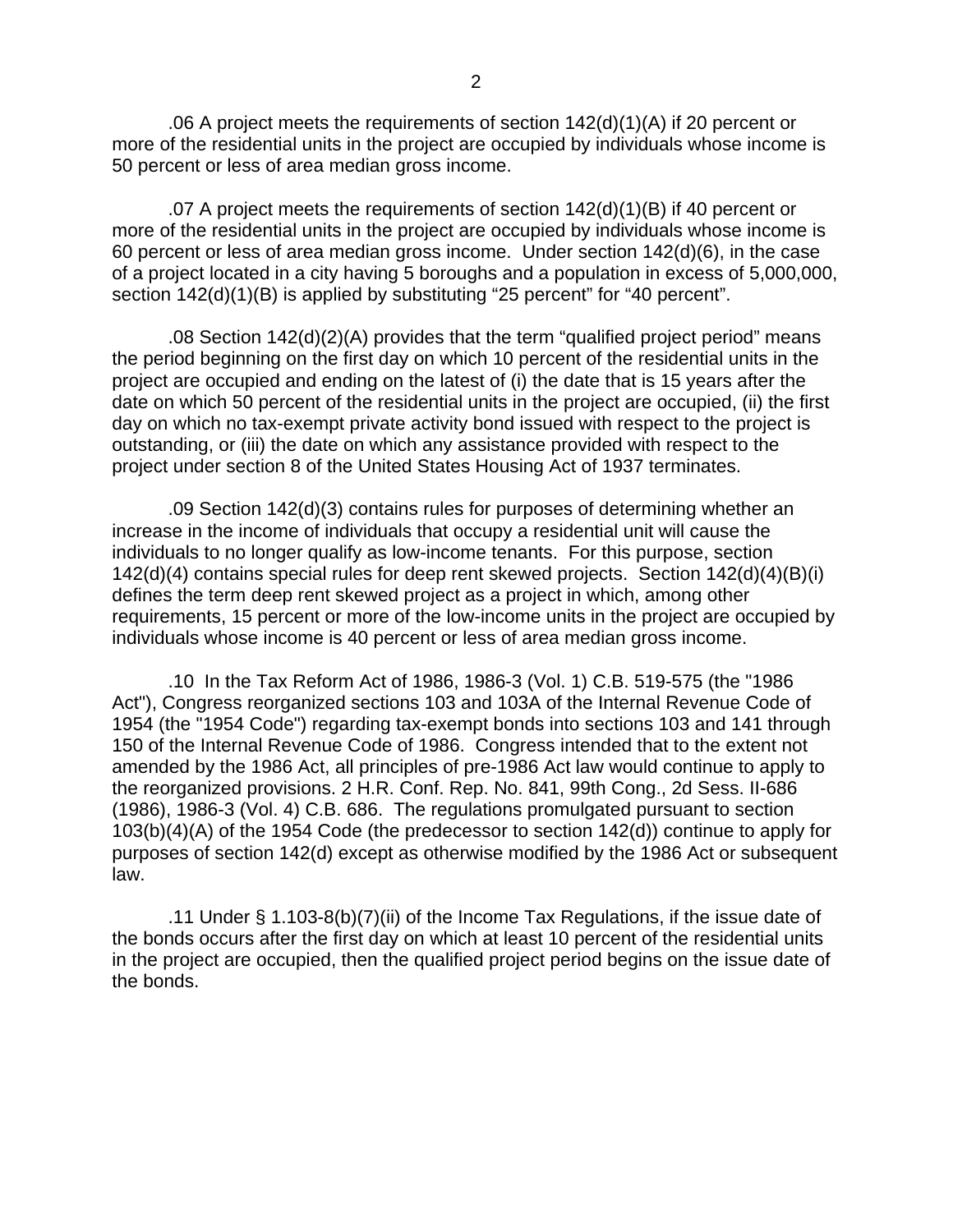.12 Under § 1.103-8(b)(6)(i), if a project does not comply with the set-aside requirements continuously during the qualified project period, the project will not be a qualified residential rental project (as of the issue date of the bonds that financed the project), unless the noncompliance is corrected within a reasonable period. Under § 1.103-8(b)(6)(ii), a reasonable period is at least 60 days after the noncompliance is first discovered or would have been discovered by the exercise of reasonable diligence. Section 1.103-8(b)(6)(i) provides that if noncompliance is not corrected within a reasonable period, subsequent compliance does not alter the taxable status of the bonds that financed the project.

 .13 Section 145(a) provides, in general, that the term "qualified 501(c)(3) bond" means any private activity bond issued as part of an issue if (1) all property that is to be provided by the net proceeds of the issue is to be owned by a 501(c)(3) organization or a governmental unit, and (2) such bond would not be a private activity bond if (A) 501(c)(3) organizations were treated as governmental units with respect to their activities that do not constitute unrelated trades or businesses, determined by applying section 513(a), and (B) sections 141(b)(1) and (2) were applied by substituting "5 percent" for "10 percent" each place it appears and by substituting "net proceeds" for "proceeds" each place it appears.

.14 Section 145(d)(1) provides, in general, that a bond that is part of an issue is not a qualified 501(c)(3) bond if any portion of the net proceeds of the issue are to be used directly or indirectly to provide residential rental property for family units. Section 145(d)(2) provides, in part, that section 145(d)(1) shall not apply to any bond issued as part of an issue if the portion of such issue that is to be used directly or indirectly to provide residential rental property for family units is to be used to provide qualified residential rental projects (as defined in section 142(d)).

.15 The IRS and Treasury Department have received comments requesting guidance regarding the application of the set-aside requirements during the qualified project period. For example, guidance has been requested regarding whether residential units in a newly-constructed project may only be leased to low-income tenants until low-income tenants occupy the required percentage of all residential units in the project, or whether a project complies with the set-aside requirements if lowincome tenants occupy the required percentage of occupied residential units. Moreover, guidance also has been requested regarding whether the set-aside requirements apply when an existing project is acquired, or whether there is a transition period before the project must comply with the set-aside requirements. The comments indicate that the lack of guidance on these questions and the resulting uncertainty may be limiting the development of low-income rental housing.

SECTION 3. DEFINITIONS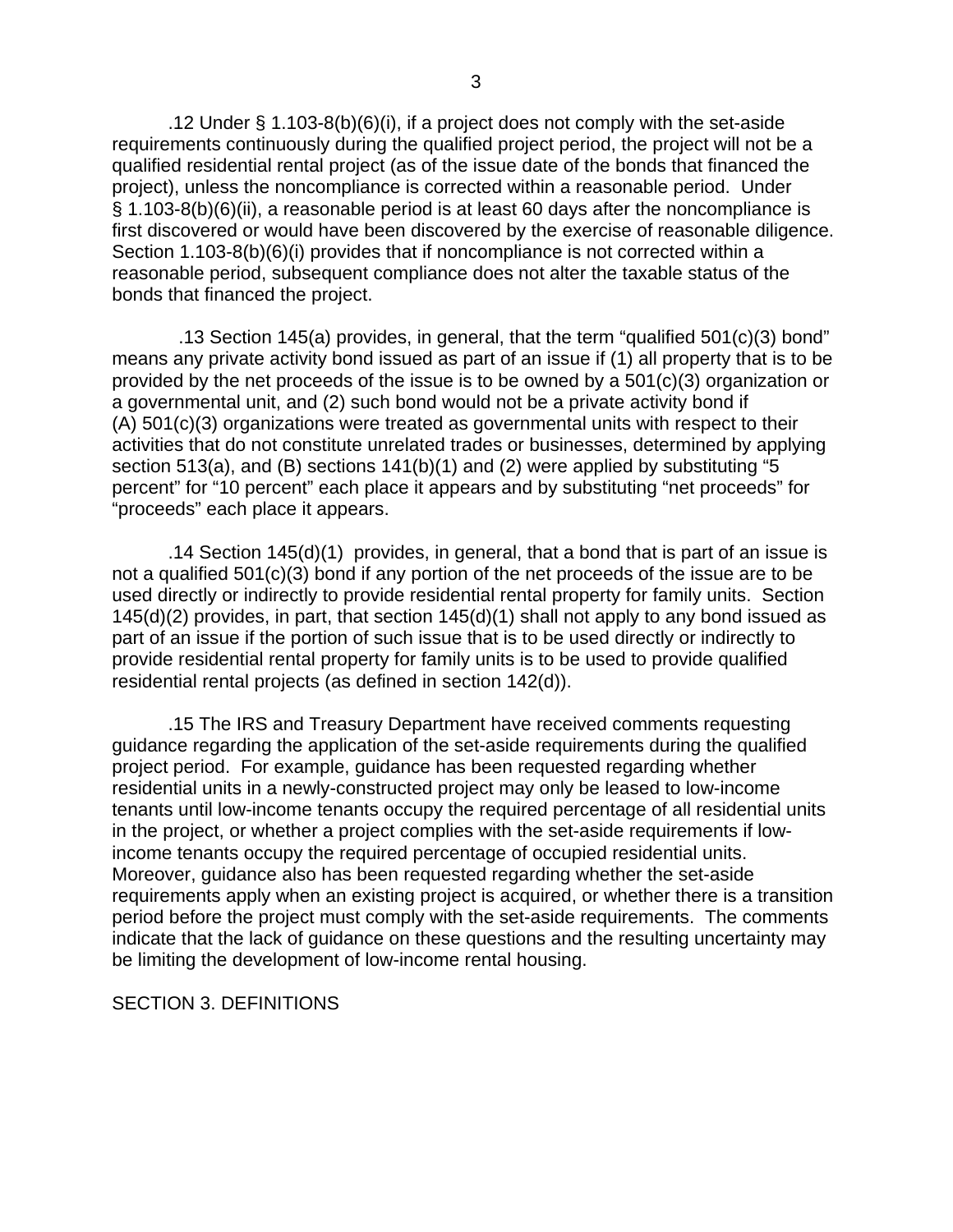.01 *Available units* means residential units in a residential rental project that are actually occupied and residential units in the project that are unoccupied and have been leased at least once after becoming available for occupancy, provided that (a) in the case of an acquisition of an existing residential rental project, a residential unit that is unoccupied on the later of (i) the date the project is acquired or (ii) the issue date of the first bonds is not an available unit and does not become an available unit until it has been leased for the first time after such date, and (b) a residential unit that is not available for occupancy due to renovations is not an available unit and does not become an available unit until it has been leased for the first time after the renovations are completed.

.02 *First bonds* means the first issue of bonds to which section 142(d) applies issued to finance the acquisition of an existing residential rental project.

.03 *Low-income tenants* means individuals occupying a residential unit whose income satisfies the applicable income limit under section 142(d)(1)(A) or (B) and, if applicable, section 142(d)(4)(B)(i).

.04 *Set-aside requirements* is defined in section 2.05 of this revenue procedure.

# SECTION 4. SCOPE

 This revenue procedure provides guidance to States and local governments that issue bonds to which section 142(d) of the Internal Revenue Code applies. It sets forth procedures for determining whether a residential rental project is in compliance with the applicable set-aside requirements during the qualified project period.

# SECTION 5. APPLICATION

.01 *General rule for set-aside requirements*. Beginning on the first day of the qualified project period (*i.e.*, the later of the first day on which at least 10 percent of all of the residential units in the project are occupied or the issue date of the bonds), the setaside requirements apply to the total number of available units.

.02 *Special rule for certain existing projects.* This section 5.02 applies to the acquisition of an existing residential rental project unless more than 90 percent of the residential units in the project are not available units (for example, because residential units are not available for occupancy due to renovations) at any time within 60 days after the later of (1) the date the project is acquired or (2) the issue date of the first bonds. For a period of 12 months beginning on the issue date of the first bonds (the "transition period"), the failure to satisfy the set-aside requirements as described in section 5.01 will not cause the project to not be a qualified residential rental project. If the set-aside requirements are not satisfied on the last date of the transition period,